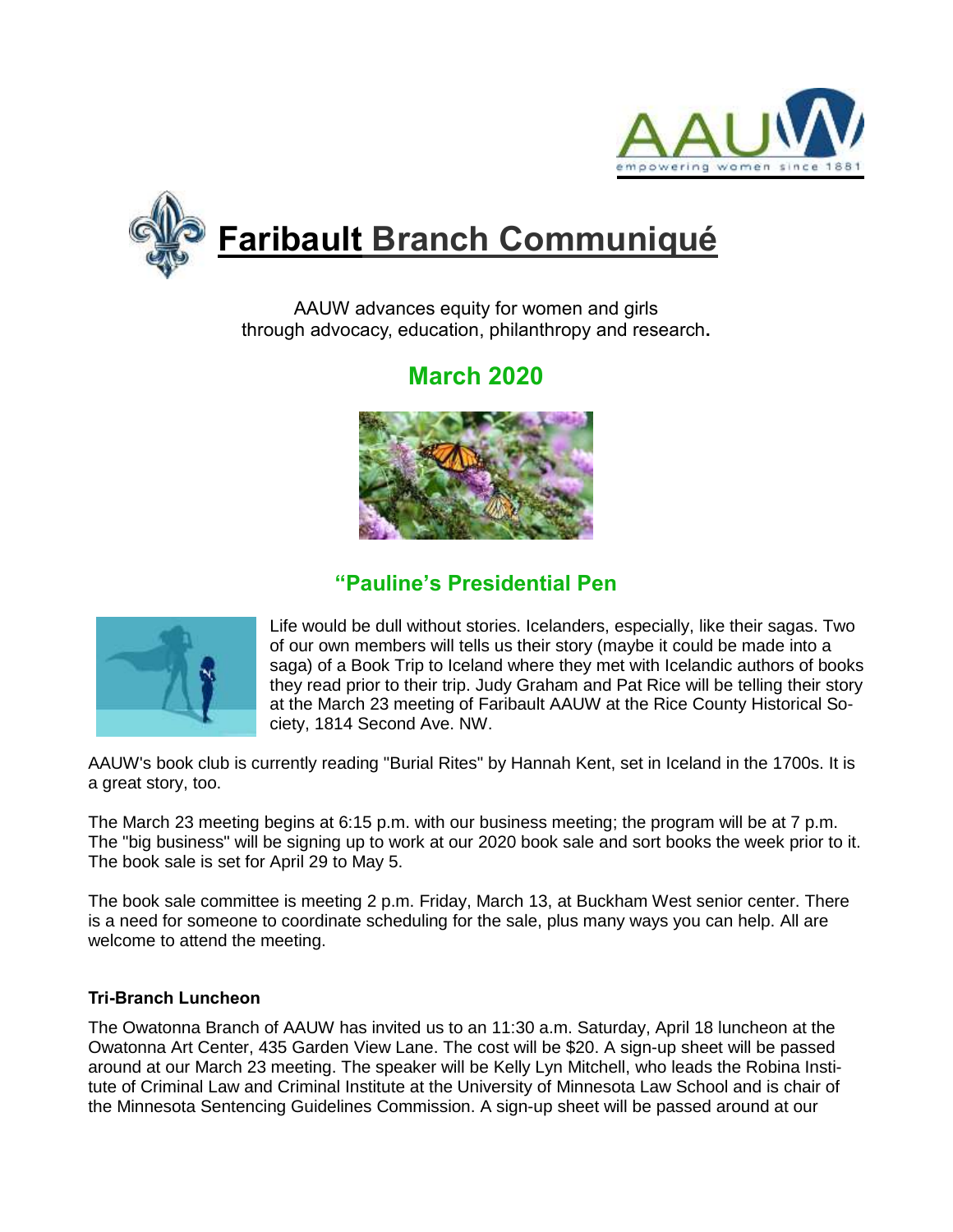March meeting. Guests are welcome, but a final count is needed by April 1. Call Pauline at 334-9598, if you aren't going to be at the March meeting, but want to attend or are bringing a guest.

June 18-20 Regional Convention

Pat Fuchs, Mary Lillquist, Pat Rice and Pauline Schreiber are interested in attending the June 18-20 Regional AAUW Convention in East Moline, Ill., this summer. Anyone else interested, please contact Pauline.

 Hope to see a good crowd at the March meeting.  *Your President, Pauline*

#### **Secretary's Report**



AAUW Branch Meeting February 24, 2020 Rice County Historical Society

President Pauline Schreiber called the meeting to order at 6:20 on AAUW's 95th birthday. Kathy Speulda moved to approve the secretary's minutes of February's meeting seconded by Pat Rice. Pat Fuchs moved to approve the treasurer's report seconded by Mary Lillquist.

The Book Sale is scheduled for April 29 through May 3 including Monday and Tuesday evenings. Since the hardest work is setting up, Monday and Tuesday are needed to reduce books to be moved. Five people on a committee met to brainstorm other fund raising events and how to make the Book Sale easier. Gloria Olson reviewed their ideas but the book sale as we know it is the best way we have to earn money for a budget we support. Both the Book Sale and the Halloween breakfast are needed. To make it easier on the few who exert the most effort, the committee suggested writing a newspaper article to encourage outside help to lift, transport and sort books; (Those who help can select a book of their choice); Weed out more romance and non-appealing books; make 'deals' by placing similar types in baskets; tie books together; set books on a book bag or raffle off. Other ideas: sell items such as arts and crafts by members and/or community artists. The last word is 'Do what you can and take care of yourself.'

A sign-up sheet for scheduling work times will be coming.

President Schreiber reviewed the Regional Convention in East Moline, IL, from June 18-20. Heritage Days falls at the same time. Those who would like AAUW to be in the parade could make plans.

Friday March 13 at 9:30 at the Crack of Dawn the Book Sale committee will make organization plans.

Meeting adjourned at 6:53. *Carol Quail, Secretary for February*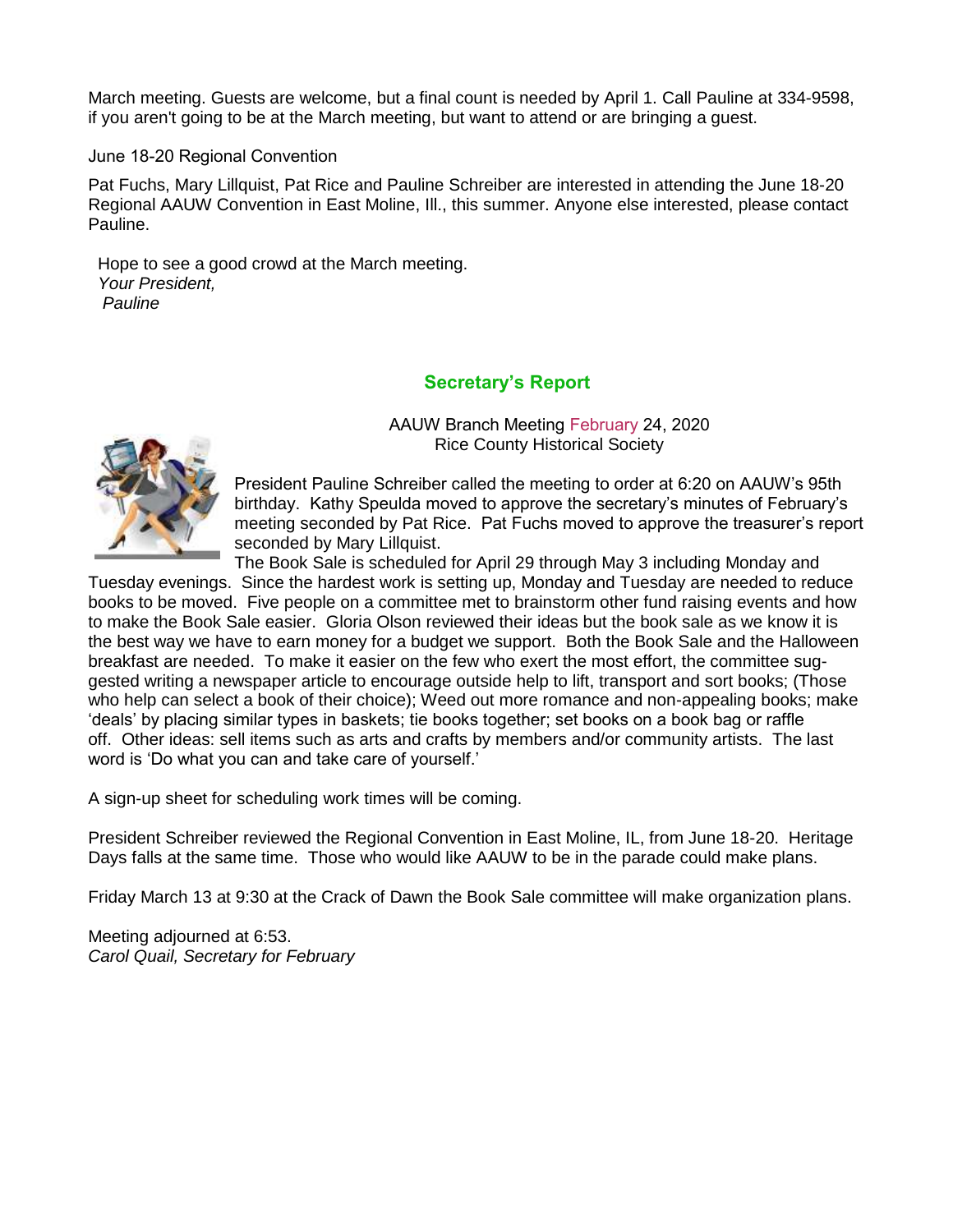

Diane Hagen introduced Claudia Garcia, speaker and native of Faribault. Claudia loves this city and is thrilled to have been chosen Program co-director of the Faribault Diversity Coalition. Claudia described her trials and challenges growing up in school maneuvering between being American and yet Mexican. Adapting to and overcoming changes in her family, studying, working, and being a mom to three children made her who she is today. Afterwards, Diane Hagen gave a very appreciative Claudia a scholarship to become an AAUW member.

#### **Membership**



**MARCH is a perfect membership month.** Remember that membership **for a new member is a special amount of only \$43.50 if she signs up after March 16!** That membership will last for the 2020-2021 year!

For information on membership contact: Faribault AAUW Branch-Membership Vice Presidents: Kathy Larson or Kathryn Speulda

*Kathy Larson [kathyhilgerslarson@gmail.com](mailto:kathyhilgerslarson@gmail.com) 1-507-332-2525 Kathryn Speulda [kspeulda@yahoo.com](mailto:kspeulda@yahoo.com)  1-507-838-0789*

**Treasurer's Report**



No big news from me this month: Savings account \$7540.90, Checking \$423.11. Home from a delightful Florida visit with Barb and Kenn Dubbels, so I think we can now manage the rest of the winter!! *Submitted by Julie Olson*

#### **Book Club**



The AAUW book group read and discussed "Unsheltered" by award winning author, Barbara Kingsolver. *Submitted by Gloria Olson*